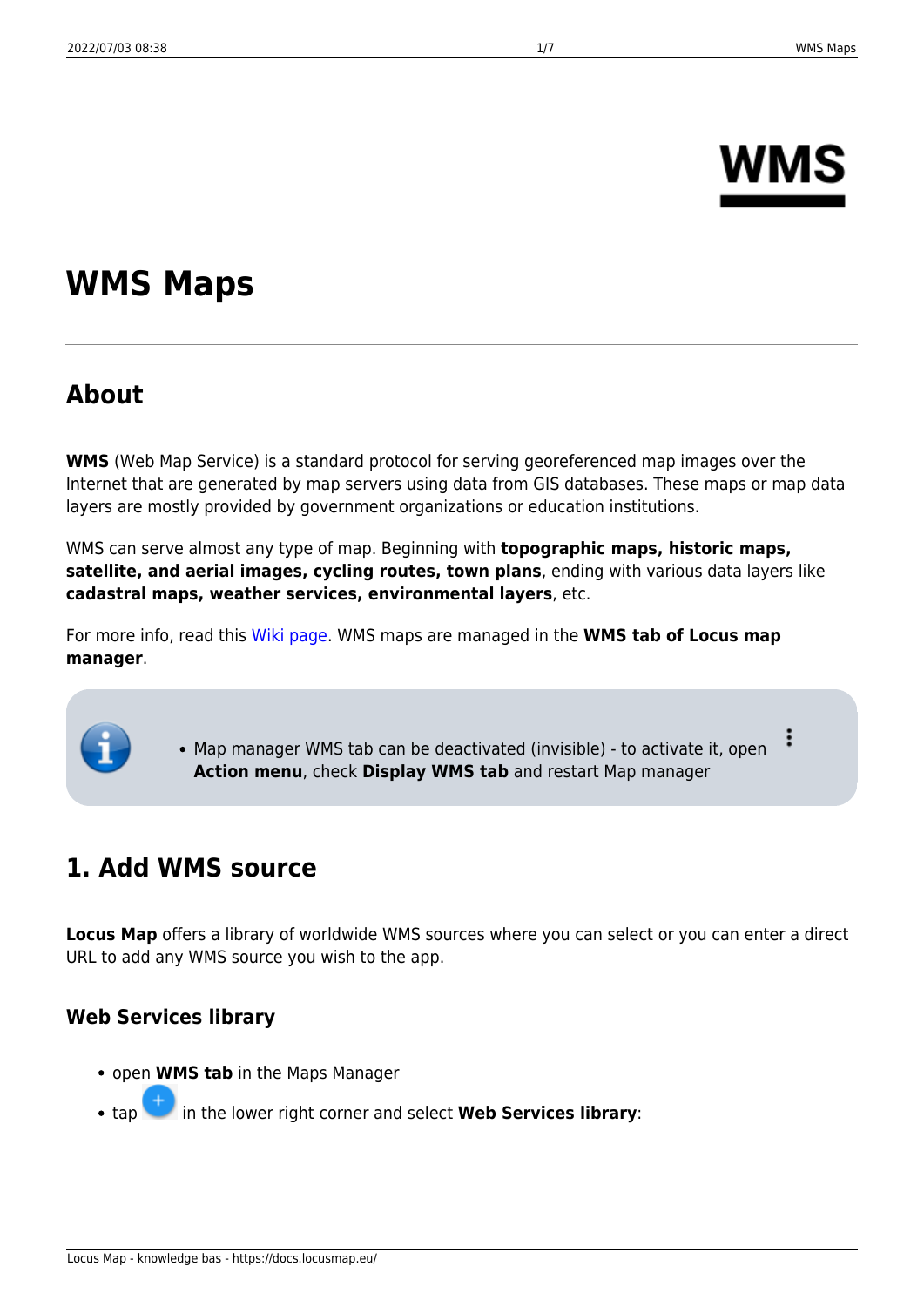

Locus Map offers WMS sources **available in your area according to your GPS location**: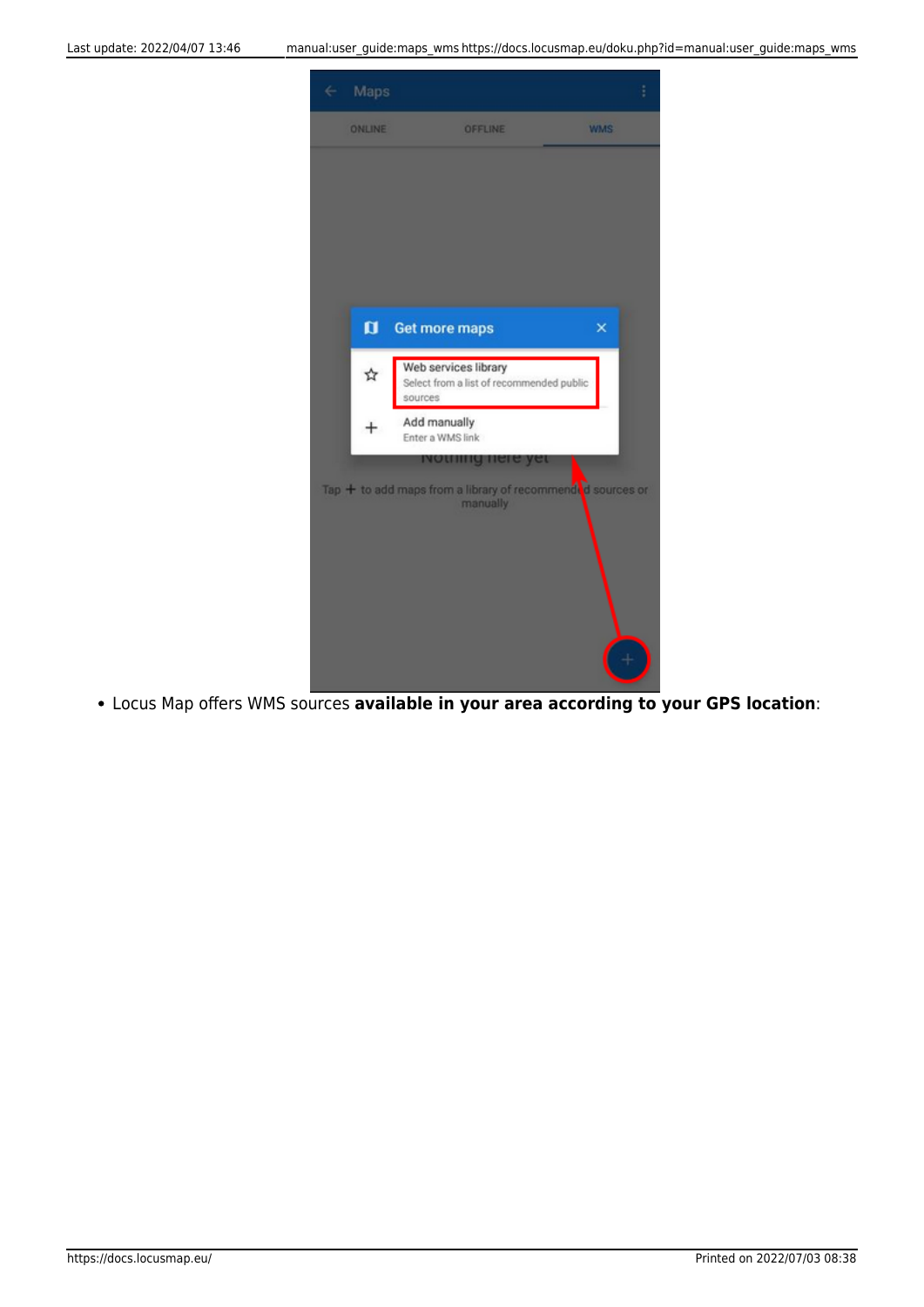

to specify your selection, use **fultext search**: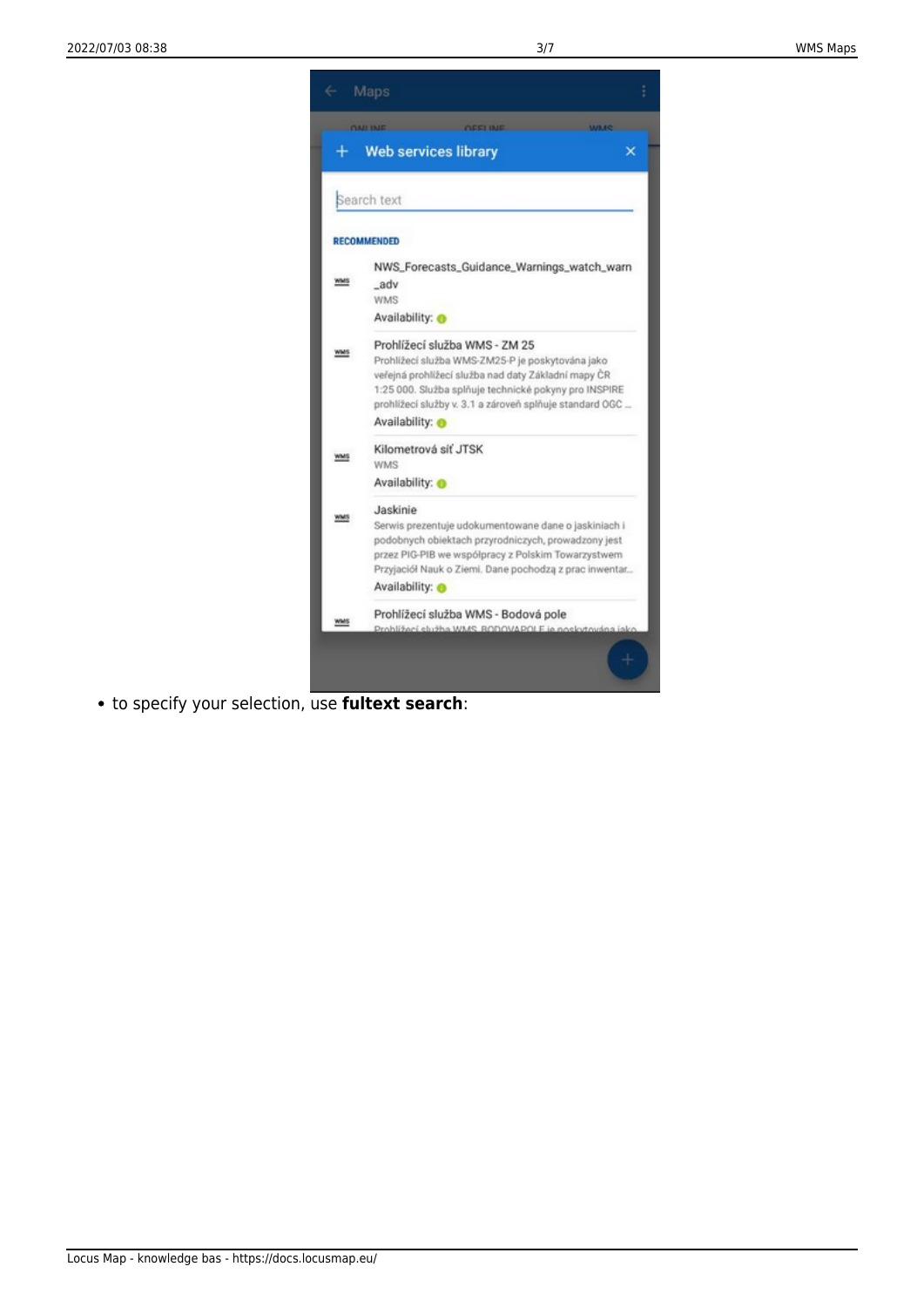

tap the selected source - it is added to the **WMS tab**:



#### **Add manually**

**• select Add manually** from the **the menu**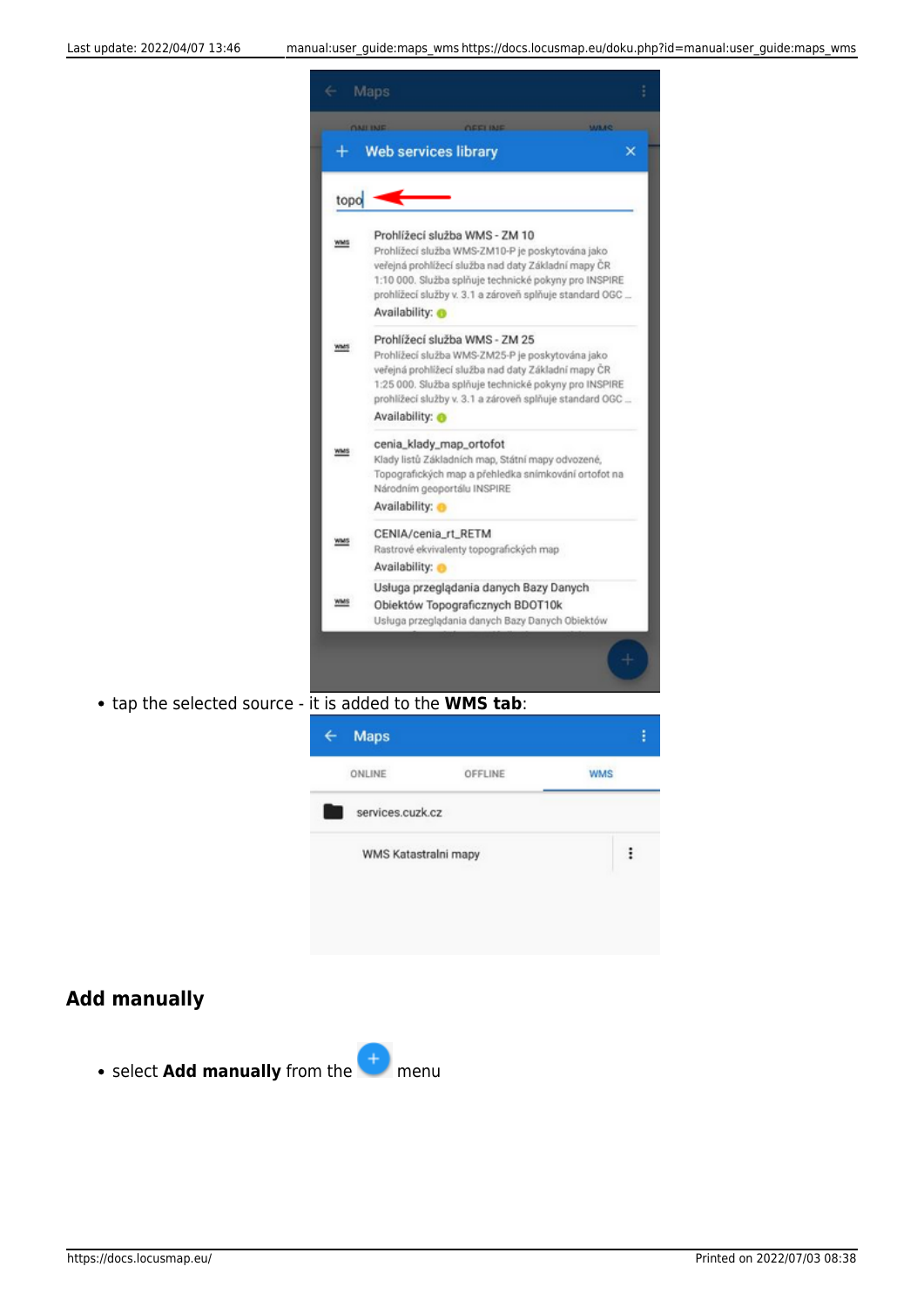| <b>Add manually</b><br>$+$ |        | ×  |
|----------------------------|--------|----|
| http://                    |        | ×  |
| <b>ADVANCED</b>            |        |    |
| Name                       |        |    |
| Password                   |        |    |
|                            | CANCEL | OK |

- enter the WMS source address, name or password (if necessary) and press **OK**
- the source is added to the **WMS tab**
- if you think other Locus users would appreciate your link too, please, ask us to **add it to the public WMS library**:

| ONLINE               | OFFLINE     | <b>WMS</b>     |
|----------------------|-------------|----------------|
| services.cuzk.cz     |             |                |
| WMS Katastralni mapy |             | ፧              |
|                      | i           | Details        |
|                      | <b>Whas</b> | Layers         |
|                      | ≺           | Add to library |
|                      | ÷           | Center map     |
|                      | O           | Re-initialize  |
|                      | Ø           | Disable        |
|                      |             | Remove         |

We'll test the link and after its validation, it'll be added to the library.

#### Other **Action menu** items:

- **Details** information about the source provider, terms of use, contacts etc.
- **Layers** available layers in the source
- **Center map** aligns the map center with the cursor position in case your real location is outside the map
- **Re-initialize** reloads required information from WMS server and sets the map to default values
- **Disable** hides selected WMS layers in the map
- **Remove** deletes the WMS source from the tab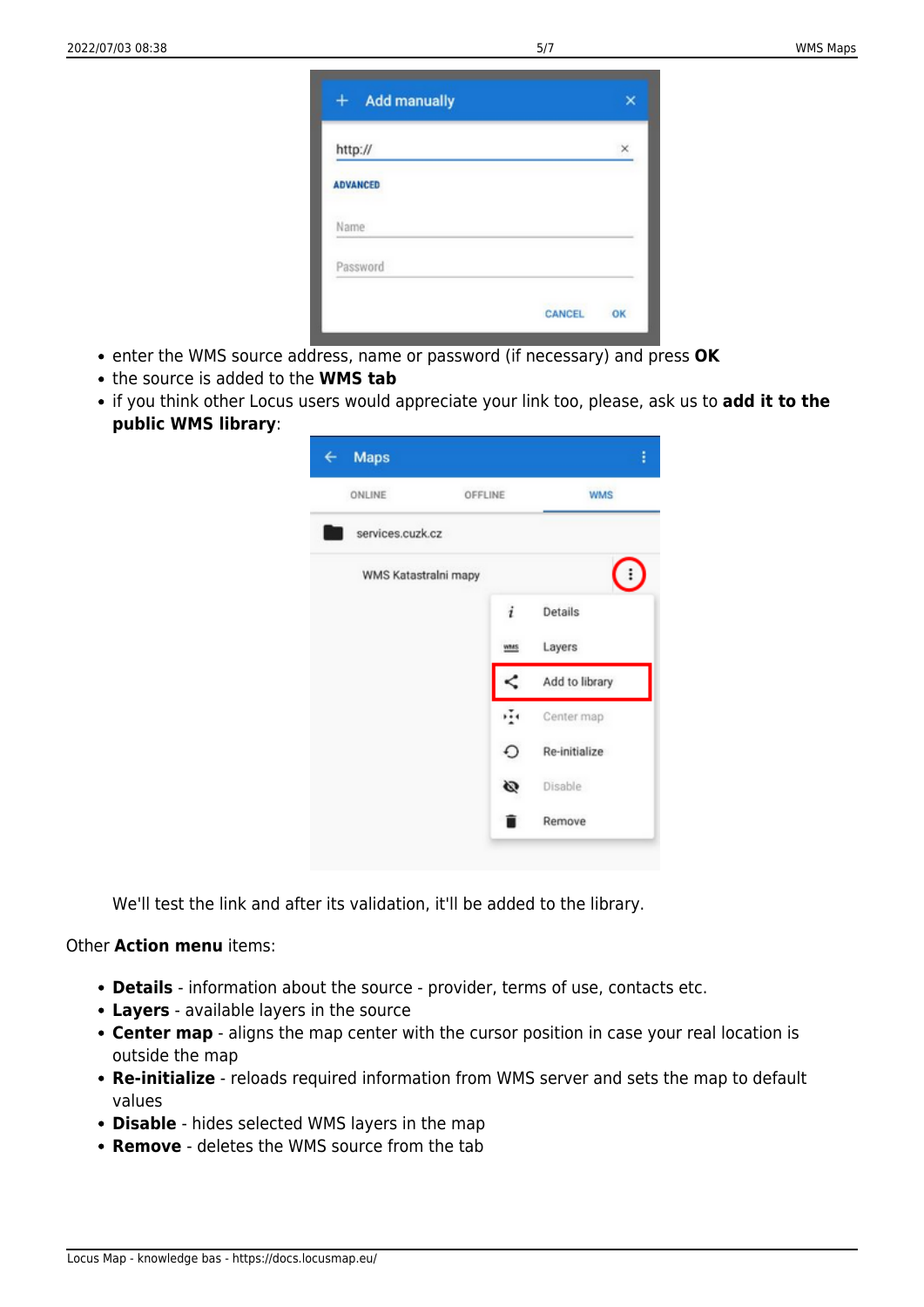## **2. Display WMS map**

- tap the selected WMS source in the map manager
- a **list of available layers** and an **opacity slider** appears:

| <b>WMS LAYERS</b>                |   |  |
|----------------------------------|---|--|
| <b>SETTINGS</b>                  |   |  |
| <b>VISIBILITY</b>                |   |  |
| Opaque                           |   |  |
| CRS                              |   |  |
| EPSG:3857                        |   |  |
| <b>WMS LAYERS</b>                |   |  |
| Cesky urad zamemericky           | □ |  |
| - Katastr nemovitosti            | ▽ |  |
| $\rightarrow$ - Analogove mapy   | ☑ |  |
| $\rightarrow$ $\rightarrow$ KM-D | ▽ |  |
| → → Orientacni mapa par          | ⊻ |  |
| + → vrstva DKM                   | ✓ |  |
| Parcelni cisla                   | ✓ |  |
|                                  |   |  |

- select layers to display, adjust their visibility above the active map and confirm.
	- WMS map is displayed **only as an overlay above the currently active non-WMS map** (online or offline) - not as a single map
	- not all WMS layers may be visible in all areas and in all zoom levels.

## **WMS controllers**

After a WMS map is activated two new control buttons appear in the upper left corner: